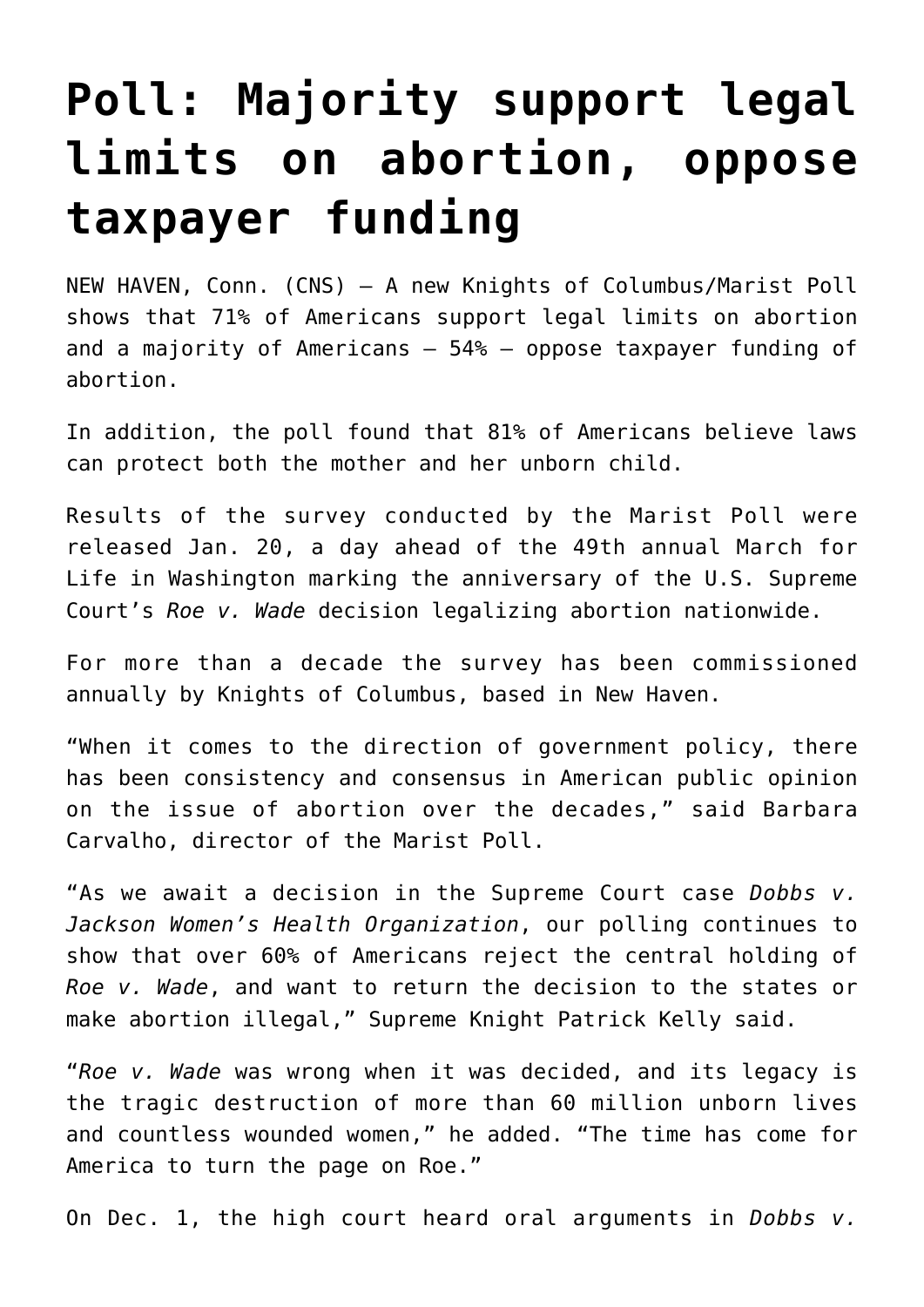*Jackson Women's Health* concerning a Mississippi law banning most abortions after 15 weeks. The case is seen by many as a direct challenge to Roe.

Court watchers speculate the justices could decide to overturn *Roe* or at the very least severely curtail it with their decision on this case. The ruling is expected in June or early July.

The Marist Poll results also show that Americans oppose policies "that divert tax dollars to pay for abortion here and abroad," Kelly said. "This is especially relevant as the bipartisan Hyde Amendment prohibiting taxpayer funding of abortion is in danger."

Though Hyde and other long-standing, bipartisan pro-life provisions in appropriations bills have for years enjoyed bipartisan support, a number of Democrats in the House and Senate now claim the provisions "discriminate against lowincome women who depend on Medicaid and other federal funding for health care," according to an Oct. 6 article in The Hill, a daily news outlet.

The provisions place "a disproportionate burden on women of color, especially Black and Hispanic women," the article said.

Hyde first became law in 1976 to prohibit federal funds appropriated through the Labor Department, the Health and Human Services Department and related agencies from being used to cover abortion or fund health plans that cover abortion except in cases of rape, incest or when the life of the woman would be endangered.

The Helms Amendment has prohibited using U.S. taxpayer funds to directly pay for abortions in other countries since 1973.

The Weldon Amendment has been included in the annual appropriation for Health and Human Services since 2005. It allows health care providers as well as insurance plans to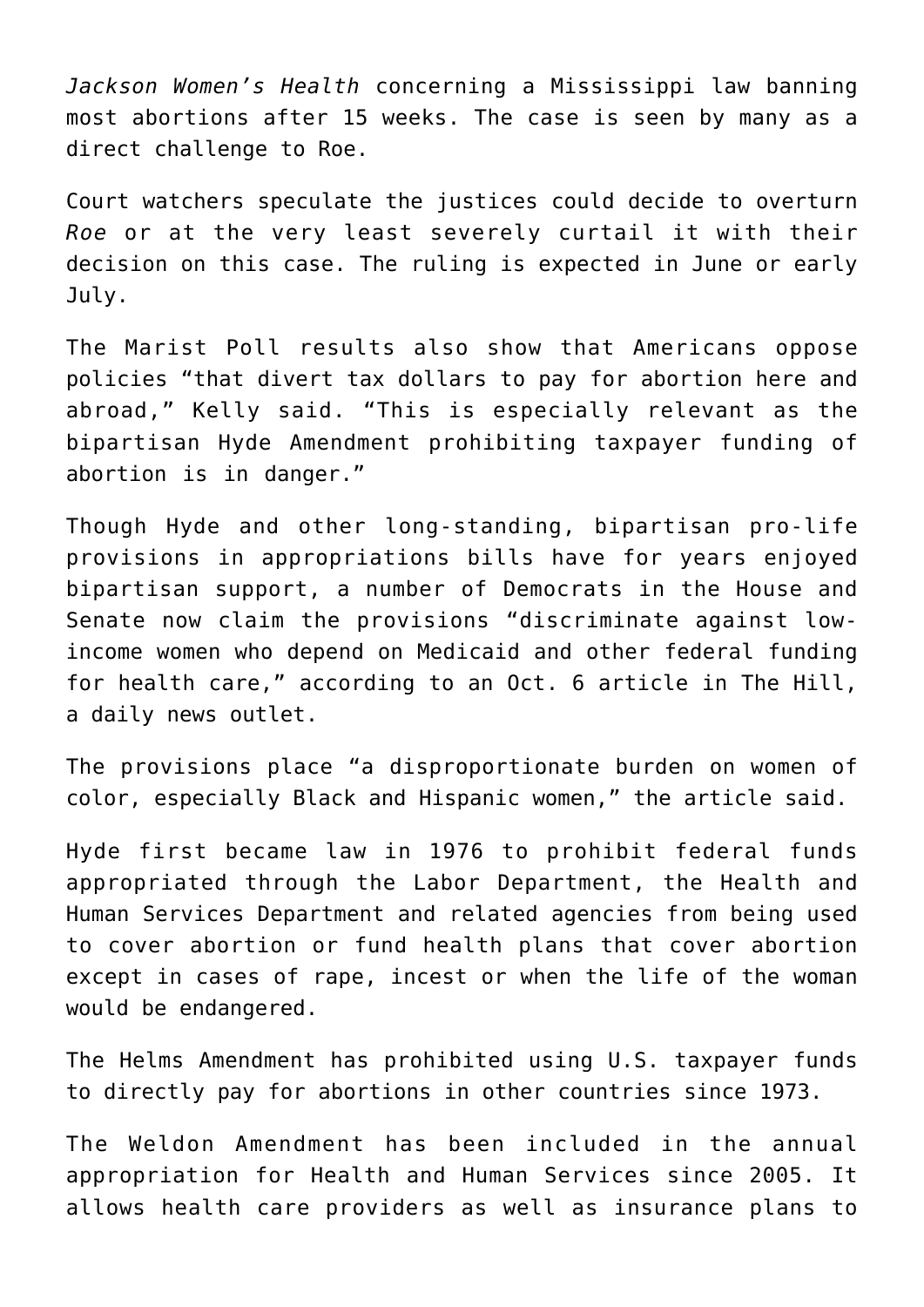refuse to provide abortions, pay for them or refer women to abortion clinics.

The U.S. House in October passed several spending bills without the pro-life provisions; similar legislation stalled in the Senate.

Other key finds of the Marist Poll include:

— 63% of Americans oppose new federal rules that allow sending prescription drugs for medication abortions through the mail instead of having women get them in person from a specially certified health provider.

— Three-quarters say doctors, nurses or other health care professionals who have religious objections to abortion should not be forced to perform them.

— A majority (54%) believe organizations who have religious objections to abortion should not be legally required to provide insurance coverage for abortion.

— Nearly three-quarters (73%) of Americans either "oppose" or "strongly oppose" using tax dollars to support abortion abroad, including 59% who self-identify as pro-choice.

Marist surveyed 1,004 adults Jan. 4-9 via landline or mobile numbers and interviewed respondents by telephone using live interviewers; survey questions were available in English or Spanish. Overall, the margin of error is plus or minus 3.3 percentage points.

In the results of another survey released ahead of the Jan. 21 March for Life, three out of four millennials (those born between 1981 and 1996) and those defined as Gen Z (born between 1997 and 2012) say they want limits on abortion — with more than four in 10 favoring either no abortion at all or abortion limited to the exceptions of rape, incest, or to save the life of the mother.